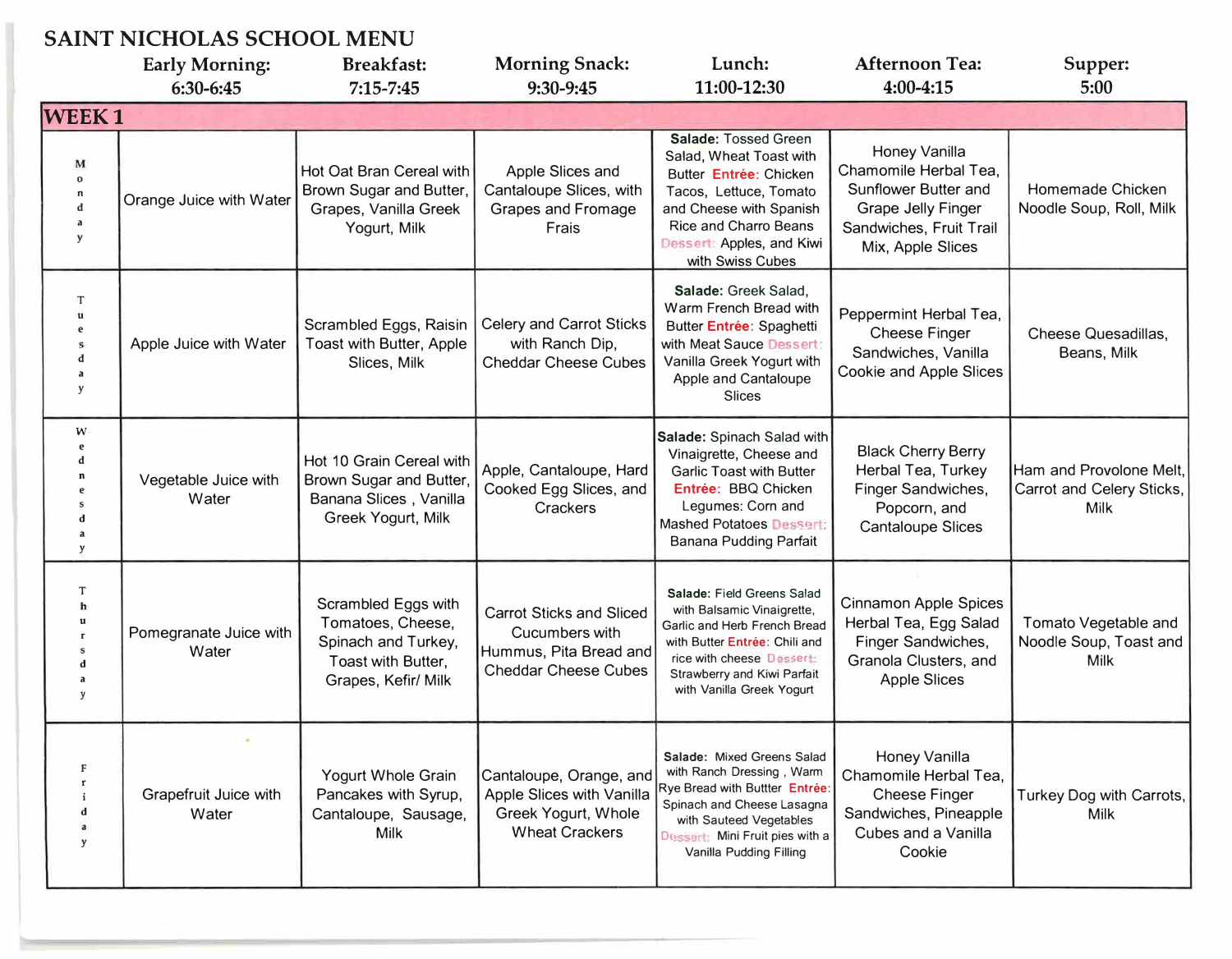| <b>SAINT NICHOLAS SCHOOLS MENU</b>              |                                 |                                                                                                     |                                                                                                                                          |                                                                                                                                                                                             |                                                                                                                                             |                                                                   |
|-------------------------------------------------|---------------------------------|-----------------------------------------------------------------------------------------------------|------------------------------------------------------------------------------------------------------------------------------------------|---------------------------------------------------------------------------------------------------------------------------------------------------------------------------------------------|---------------------------------------------------------------------------------------------------------------------------------------------|-------------------------------------------------------------------|
|                                                 | <b>Early Morning:</b>           | <b>Breakfast:</b>                                                                                   | <b>Morning Snack:</b>                                                                                                                    | Lunch:                                                                                                                                                                                      | <b>Afternoon Tea:</b>                                                                                                                       | Supper:                                                           |
|                                                 | 6:30-6:45                       | $7:15 - 7:45$                                                                                       | 9:30-9:45                                                                                                                                | 11:00-12:30                                                                                                                                                                                 | $4:00 - 4:15$                                                                                                                               | 5:00                                                              |
| <b>WEEK2</b>                                    |                                 |                                                                                                     |                                                                                                                                          |                                                                                                                                                                                             |                                                                                                                                             |                                                                   |
| M<br>$\mathbf{o}$<br>n<br>$\mathbf d$<br>a<br>y | Orange Juice with Water         | Hot Oat Bran Cereal with<br>Brown Sugar and Butter,<br>Cantaloupe, Vanilla<br>Greek Yogurt, Milk    | Sliced Apples,<br>Cantaloupe Slices, and<br>Grapes with Fromage<br>Frais                                                                 | Salade: Tossed Green Salad<br><b>Wheat Toast with Butter</b><br>Entrée: Shepherd's Pie<br>Dessert: Apples, and Orange<br><b>Slices with Swiss Cubes</b>                                     | Honey Vanilla<br>Chamomile Herbal Tea,<br>Sunflower Butter and<br><b>Grape Jelly Finger</b><br>Sandwiches, Fruit Trail<br>Mix, Apple Slices | Beef and Cheese Tacos,<br>Beans, Milk                             |
| T<br>u<br>e<br>S<br>d<br>a<br>y                 | Apple Juice with Water          | Scrambled Eggs, Raisin<br>Toast with Butter, Kiwi,<br><b>Milk</b>                                   | <b>Celery and Carrot Sticks</b><br>with Ranch Dip, Cheese<br>Cubes, Pita Bread                                                           | Salade: Greek Salad, Warm<br><b>French Bread with Butter</b><br>Entrée: Chicken Tenders with<br>Corn and Diced Potatoes<br><b>Dessert: Vanilla Greek Yogurt</b><br>with Cantaloupe Slices   | Peppermint Herbal Tea,<br><b>Crackers with Cheese</b><br>and Turkey and Orange<br><b>Slices</b>                                             | Homemade Chicken<br>Noodle Soup, Roll and<br><b>Milk</b>          |
| W<br>e<br>d<br>n<br>e<br>s<br>d<br>a<br>y       | Vegetable Juice with<br>Water   | Hot 10 Grain Cereal with<br>Brown Sugar and Butter,<br>Banana Slices, Vanilla<br>Greek Yogurt, Milk | Apples, Bananas, and<br>Oranges, Vanilla Greek<br>Yogurt                                                                                 | Salade: Spinach Salad with<br>Vinaigrette, Cornbread with<br><b>Butter Entrée: Beef Stew</b><br><b>Dessert: Vanilla Pudding</b><br><b>Parfait with Banana Slices</b>                        | <b>Black Cherry Berry</b><br>Herbal Tea, Ham and<br><b>Swiss Finger</b><br>Sandwiches, Popcorn,<br>and Cantaloupe Slices                    | Ham and Swiss Melt,<br>Carrot and Celery Sticks,<br><b>Milk</b>   |
| T<br>h<br>u<br>$\mathbf{r}$<br>S<br>d<br>a<br>y | Pomegranate Juice with<br>Water | Boiled Eggs with Toast,<br>Cheddar Cubes and<br>Grapes                                              | <b>Carrot Sticks and Sliced</b><br>Cucumbers with<br>Hummus, Pita Bread,<br><b>Hard Cooked Egg Slices</b><br>and Cheddar Cheese<br>Cubes | Salade: Field Greens Salad<br>with Balsamic Vinaigrette with<br>Butter Entrée: Black Bean and<br>Cheese Quesadillas with<br>Spanish Rice Dessert: Apple<br><b>Tart with Vanilla Custard</b> | <b>Cinnamon Apple Spices</b><br>Herbal Tea, Egg Salad<br>Finger Sandwiches,<br>Granola Clusters, and<br><b>Apple Slices</b>                 | Cheddar Broccoli Soup,<br>and Milk                                |
| F<br>$\mathbf{r}$<br>i<br>d<br>a<br>y           | Grapefruit Juice with<br>Water  | Yogurt Whole Grain<br>Waffles with Syrup,<br>Apple Slices, Sausage,<br>Milk                         | Cantaloupe, Oranges,<br>and Sliced Apples with<br>Vanilla Greek Yogurt,<br><b>Whole Wheat Crackers</b>                                   | Salade: Mixed Greens Salad<br>with Ranch Dressing Entrée:<br>Chicken pasta alfredo<br>Dessert: Mini Fruit pies with<br>Vanilla Pudding Filling                                              | Honey Vanilla<br>Chamomile Herbal Tea,<br><b>Cheese Finger</b><br>Sandwiches, Apple<br>Slices and a Vanilla<br>Cookie                       | <b>Grilled Cheese, Apple</b><br>Sauce, and Carrot<br>Sticks, Milk |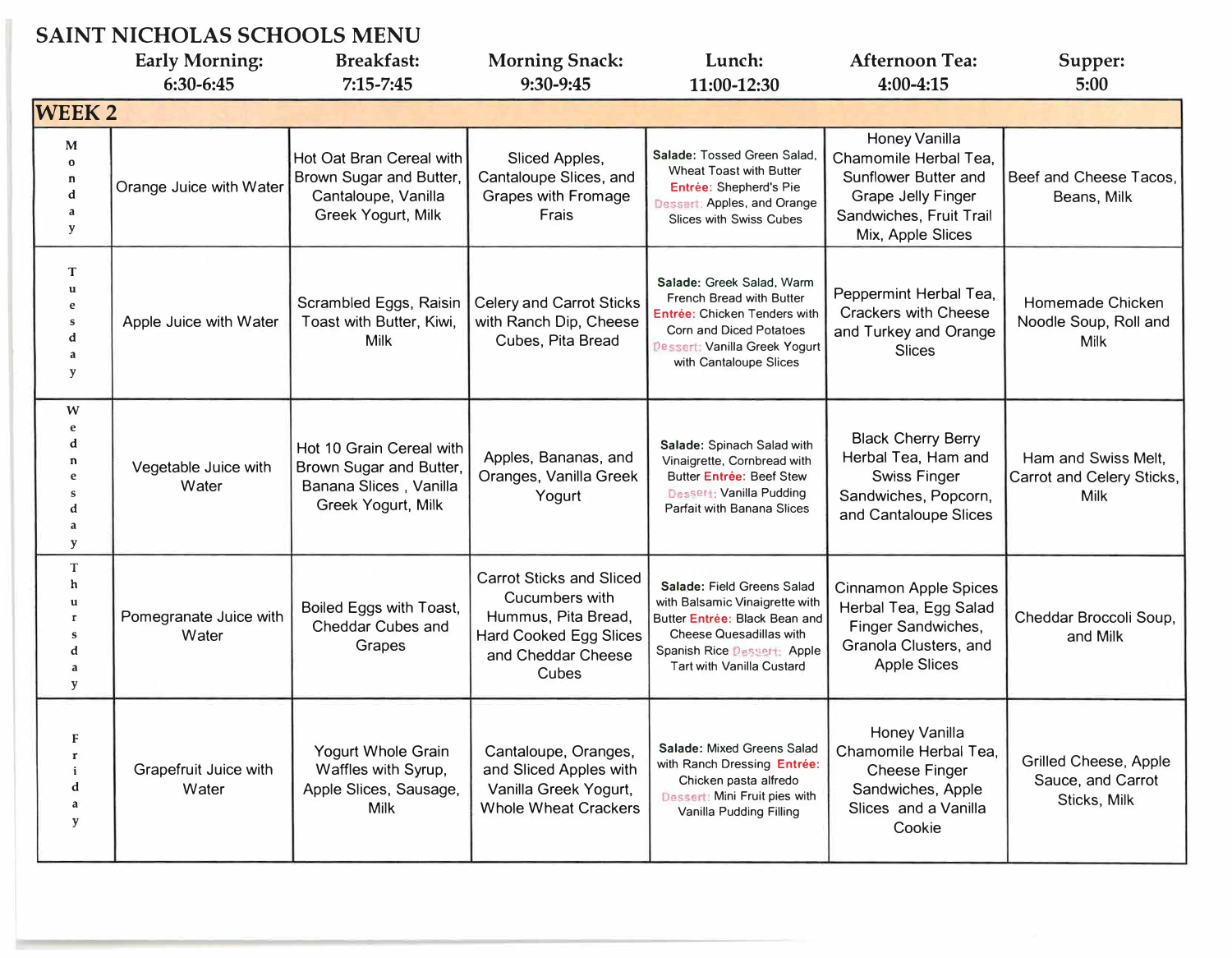## **SAINT NICHOLAS SCHOOLS MENU**

|                                                  | omna menolmo ochoolo m.<br><b>Early Morning:</b> | <b>Breakfast:</b>                                                                                   | <b>Morning Snack:</b>                                                                                                | Lunch:                                                                                                                                                                                                                                               | <b>Afternoon Tea:</b>                                                                                                                              | Supper:                                                                               |
|--------------------------------------------------|--------------------------------------------------|-----------------------------------------------------------------------------------------------------|----------------------------------------------------------------------------------------------------------------------|------------------------------------------------------------------------------------------------------------------------------------------------------------------------------------------------------------------------------------------------------|----------------------------------------------------------------------------------------------------------------------------------------------------|---------------------------------------------------------------------------------------|
|                                                  | 6:30-6:45                                        | $7:15 - 7:45$                                                                                       | 9:30-9:45                                                                                                            | 11:00-12:30                                                                                                                                                                                                                                          | 4:00-4:15                                                                                                                                          | 5:00                                                                                  |
| <b>WEEK3</b>                                     |                                                  |                                                                                                     |                                                                                                                      |                                                                                                                                                                                                                                                      |                                                                                                                                                    |                                                                                       |
| M<br>$\Omega$<br>n<br>d<br>a<br>y                | Orange Juice with Water                          | Hot Oat Bran Cereal with<br>Brown Sugar and Butter<br>Cantaloupe, Vanilla<br>Greek Yogurt, Milk     | Diced Pineapples,<br>Cantaloupe Slices, and<br>Apple Slices with<br><b>Fromage Frais</b>                             | Salade: Tossed Green Salad.<br>Wheat Toast with Butter<br>Entrée: Lemon Pepper<br>Chicken with Quinua and<br>Sauteed Vegetables Dessert:<br>Strawberry and Kiwi Slices with<br><b>Swiss Cubes</b>                                                    | <b>Honey Vanilla</b><br>Chamomile Herbal Tea,<br>Sunflower Butter and<br><b>Grape Jelly Finger</b><br>Sandwiches, Fruit Trail<br>Mix, Apple Slices | Homemade Chicken<br>Tortilla Soup, Milk                                               |
| T<br>u<br>e<br>s<br>d<br>a<br>y                  | Apple Juice with Water                           | Scrambled Eggs, Raisin<br>Toast with Butter, Kiwi,<br><b>Milk</b>                                   | <b>Cucumber Slices, Celery</b><br>and Carrot Sticks with<br>Hummus, Pita Bread                                       | Salade: Greek Salad, Warm<br>French Bread with Butter<br>Entrée: Beef Tacos with<br>Charro Beans and Spanish<br>Rice Dessert: Vanilla Greek<br>Yogurt with Apple and<br><b>Cantaloupe Slices</b>                                                     | Peppermint Herbal Tea,<br><b>Grilled Cheese</b><br>Sandwiches, Vanilla<br>Cookie and Orange<br><b>Slices</b>                                       | Roasted Chicken and<br>Provolone Melt,<br><b>Cucumber Slices and</b><br>Spinach, Milk |
| $\mathbf e$<br>d<br>n<br>ė<br>S<br>d<br>a        | Vegetable Juice with<br>Water                    | Hot 10 Grain Cereal with<br>Brown Sugar and Butter,<br>Banana Slices, Vanilla<br>Greek Yogurt, Milk | Apple, Cantaloupe<br>Slices, Cheddar Cheese<br>Cubes, Hard Cooked<br>Eggs and Whole Wheat<br>Crackers                | Salade: Spinach Salad with<br>Vinaigrette, Garlic Toast with<br>Butter Entrée: Chili and rice<br>with cheese Dessert: Vanilla<br>Pudding Parfait with Banana<br><b>Slices</b>                                                                        | <b>Black Cherry Berry</b><br>Herbal Tea, Turkey and<br><b>Swiss Finger</b><br>Sandwiches, Popcorn,<br>and Cantaloupe Slices                        | Ham and Cheese<br>Quesadillas, Apple<br>Slices, and Milk                              |
| h<br>u<br>r<br>s<br>d<br>a                       | Pomegranate Juice with<br>Water                  | Hard Cooked Eggs with<br>Toast, Cheddar Cubes<br>and Apple Slices                                   | <b>Carrot Sticks and Sliced</b><br><b>Cucumbers with Ranch</b><br>Dip, Pita Bread and<br><b>Cheddar Cheese Cubes</b> | Salade: Field Greens Salad<br>with Balsamic Vinaigrette,<br>Garlic and Herb French Bread<br>with Butter Entrée: Hunan<br>Chicken with Sauteed<br>Vegetables Dessert: Tapioca                                                                         | <b>Cinnamon Apple Spices</b><br>Herbal Tea, Egg Salad<br>Finger Sandwiches,<br>Granola Clusters, and<br><b>Orange Slices</b>                       | Homemade Vegetable<br>soup and Milk                                                   |
| F<br>$\mathbf{r}$<br>$\mathbf{i}$<br>d<br>a<br>y | Grapefruit Juice with<br>Water                   | Yogurt Whole Grain<br>Pancakes with Syrup,<br>Cantaloupe, Bacon, Milk                               | Cantaloupe, Orange and<br>Apple Slice with Vanilla<br>Greek Yogurt, Whole<br><b>Wheat Crackers</b>                   | <b>Salade: Mixed Greens</b><br>Salad with Ranch Dressing,<br>Warm Rye Bread with<br>Butter Entrée: Spinach,<br>Mushroom and Cheese<br>Lasagna with Sautéed<br><b>Vegetables Dessert: Mini</b><br>Fruit pies with a Vanilla<br><b>Pudding Filling</b> | <b>Honey Vanilla</b><br>Chamomile Herbal Tea,<br><b>Cheese Finger</b><br>Sandwiches, Pineapple<br>Cubes and a Vanilla<br>Cookie                    | <b>Sunflower Butter</b><br>Sandwich, Carrots and<br>Celery Sticks, Milk               |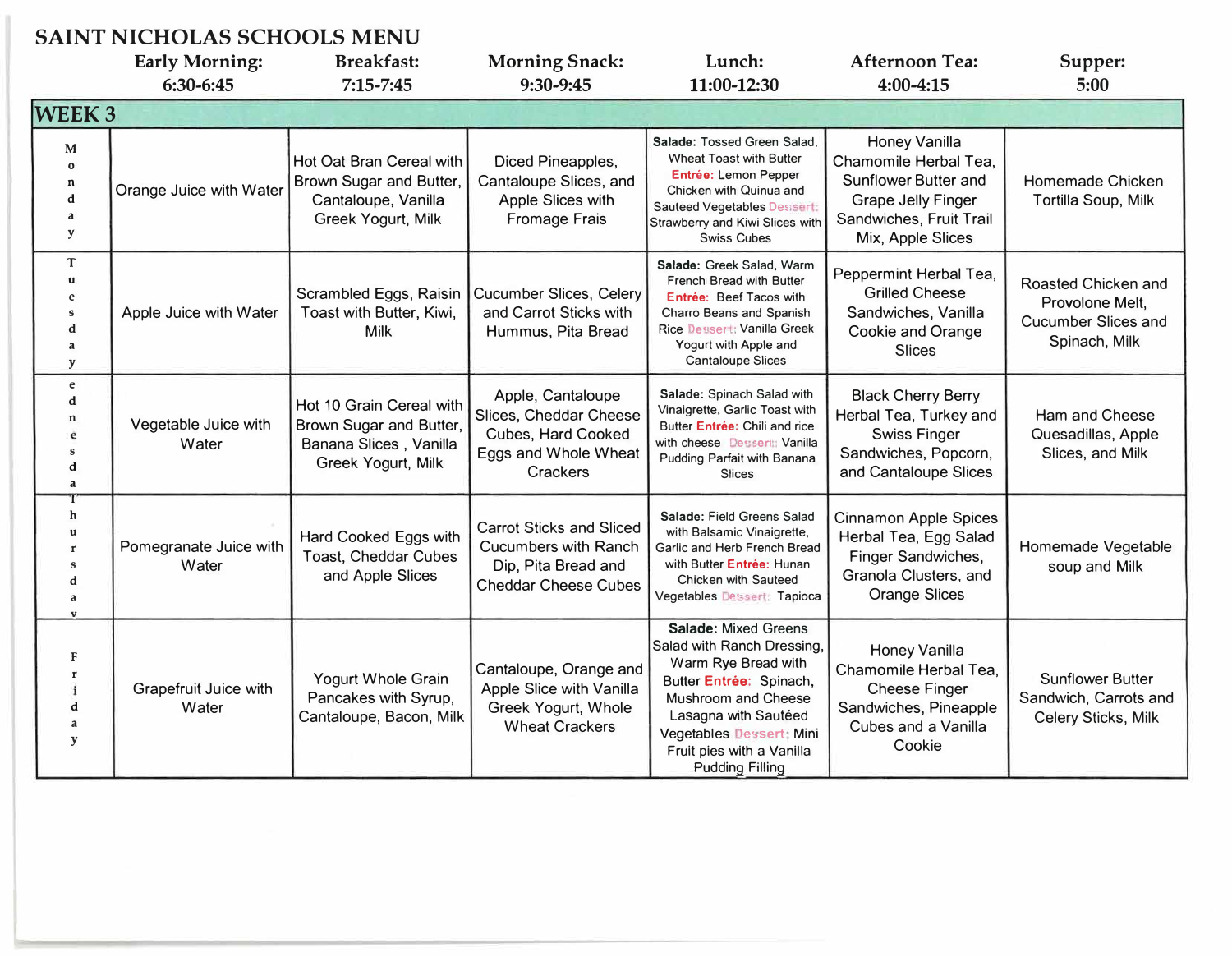## SAINT NICHOLAS SCHOOLS MENU

|                                       | UAIN I NICHOLAU SCHOOLU MENU<br><b>Early Morning:</b><br>6:30-6:45 | <b>Breakfast:</b><br>$7:15 - 7:45$                                                                         | <b>Morning Snack:</b><br>9:30-9:45                                                                                                         | Lunch:<br>11:00-12:30                                                                                                                                                                                        | <b>Afternoon Tea:</b><br>4:00-4:15                                                                                                                 | Supper:<br>5:00                                                                     |
|---------------------------------------|--------------------------------------------------------------------|------------------------------------------------------------------------------------------------------------|--------------------------------------------------------------------------------------------------------------------------------------------|--------------------------------------------------------------------------------------------------------------------------------------------------------------------------------------------------------------|----------------------------------------------------------------------------------------------------------------------------------------------------|-------------------------------------------------------------------------------------|
| <b>WEEK4</b>                          |                                                                    |                                                                                                            |                                                                                                                                            |                                                                                                                                                                                                              |                                                                                                                                                    |                                                                                     |
| M<br>$\Omega$<br>n<br>d<br>a<br>y     | Orange Juice with Water                                            | Hot Oat Bran Cereal with<br>Brown Sugar and Butter,<br>Cantaloupe Slices,<br>Vanilla Greek Yogurt,<br>Milk | Diced Pineapples,<br>Cantaloupe and Orange<br>Slices with Fromage<br>Frais                                                                 | Salade: Tossed Green Salad,<br><b>Wheat Toast with Butter</b><br>Entrée: Sauteed Chicken, with<br>Roasted Potatoes and<br>Vegetables Dessert:<br>Strawberry and Kiwi Slices with<br><b>Swiss Cubes</b>       | <b>Honey Vanilla</b><br>Chamomile Herbal Tea.<br>Sunflower Butter and<br><b>Grape Jelly Finger</b><br>Sandwiches, Fruit Trail<br>Mix, Apple Slices | <b>Chicken Salad</b><br>Sandwich, Celery Sticks,<br>Milk                            |
| T<br>u<br>S<br>d<br>y                 | Apple Juice with Water                                             | Scrambled Eggs, Raisin<br>Toast with Butter, Kiwi,<br><b>Milk</b>                                          | <b>Cucumber Slices and</b><br><b>Carrot Sticks with Ranch</b><br>Dip, Cheddar Cheese<br>Cubes, Pita Bread                                  | Salade: Greek Salad, Warm<br>French Bread with Butter<br><b>Entrée: Sauteed beef with</b><br>broccoli and carrots over<br>quinoa Dessert: Vanilla Greek<br>Yogurt with Apple and<br><b>Cantaloupe Slices</b> | Peppermint Herbal Tea,<br><b>Cheese Finger</b><br>Sandwiches, Vanilla<br>Cookie and Apple Slices                                                   | <b>Turkey Dogs, Celery</b><br>Sticks, Milk                                          |
| W<br>e<br>d<br>n<br>e<br>d<br>a<br>y  | Vegetable Juice with<br>Water                                      | Hot 10 Grain Cereal with<br>Brown Sugar and Butter,<br>Grapes, Vanilla Greek<br>Yogurt, Milk               | Apple, Cantaloupe, and<br>Pineapple Slices, Vanilla<br><b>Greek Yogurt and Whole</b><br><b>Wheat Crackers</b>                              | Salade: Spinach Salad with<br>Vinaigrette, Garlic Toast with<br>Butter Entrée: Turkey Tacos<br>with Spanishl Rice Dessert:<br>Vanilla Pudding Parfait with<br><b>Banana Slices</b>                           | <b>Black Cherry Berry</b><br>Herbal Tea, Turkey<br>Wraps, Popcorn, and<br><b>Cantaloupe Slices</b>                                                 | Ham and Swiss Melt,<br>Cucumber Slices, Milk                                        |
| T<br>h<br>u<br>$\mathbf{r}$<br>S<br>y | Pomegranate Juice with<br>Water                                    | Hard Boiled Egg, Served<br>with Toast, Cheddar<br><b>Cubes and Apple Slices</b>                            | <b>Carrot Sticks and Sliced</b><br><b>Cucumbers with Roasted</b><br>Garlic Hummus, Pita<br><b>Bread and Cheddar</b><br><b>Cheese Cubes</b> | Salade: Field Greens Salad<br>with Balsamic Vinaigrette,<br>Garlic and Herb French Bread<br>with Butter Entrée: Spaghetti<br>with Meat Sauce Dessert:<br>Tapioca                                             | <b>Cinnamon Apple Spices</b><br>Herbal Tea, Egg Salad<br>Finger Sandwiches,<br>Granola Clusters, and<br><b>Apple Slices</b>                        | Chicken Noodle Soup<br>with Carrots and<br>Tomatoes, Served with a<br>Roll and Milk |
| F<br>r<br>i<br>d<br>a<br>y            | Grapefruit Juice with<br>Water                                     | <b>Whole Wheat Waffles</b><br>with Syrup, Cantaloupe,<br>Sausage, Milk                                     | Cantaloupe Cubes,<br>Orange and Apple Slices<br>with Vanilla Greek<br>Yogurt, Whole Wheat<br>Crackers                                      | Salade: Mixed Greens Salad<br>with Ranch Dressing Entrée:<br>Veggie Burgers with Roasted<br>Potatoes Dessert: Mini Fruit<br>pies with Vanilla Pudding Filling                                                | Honey Vanilla<br>Chamomile Herbal Tea,<br>Crackers with Cheese,<br>Pineapple Cubes and a<br>Vanilla Cookie                                         | <b>Grilled Cheese</b><br>Sandwich, Carrots and<br>Celery Sticks, Milk               |